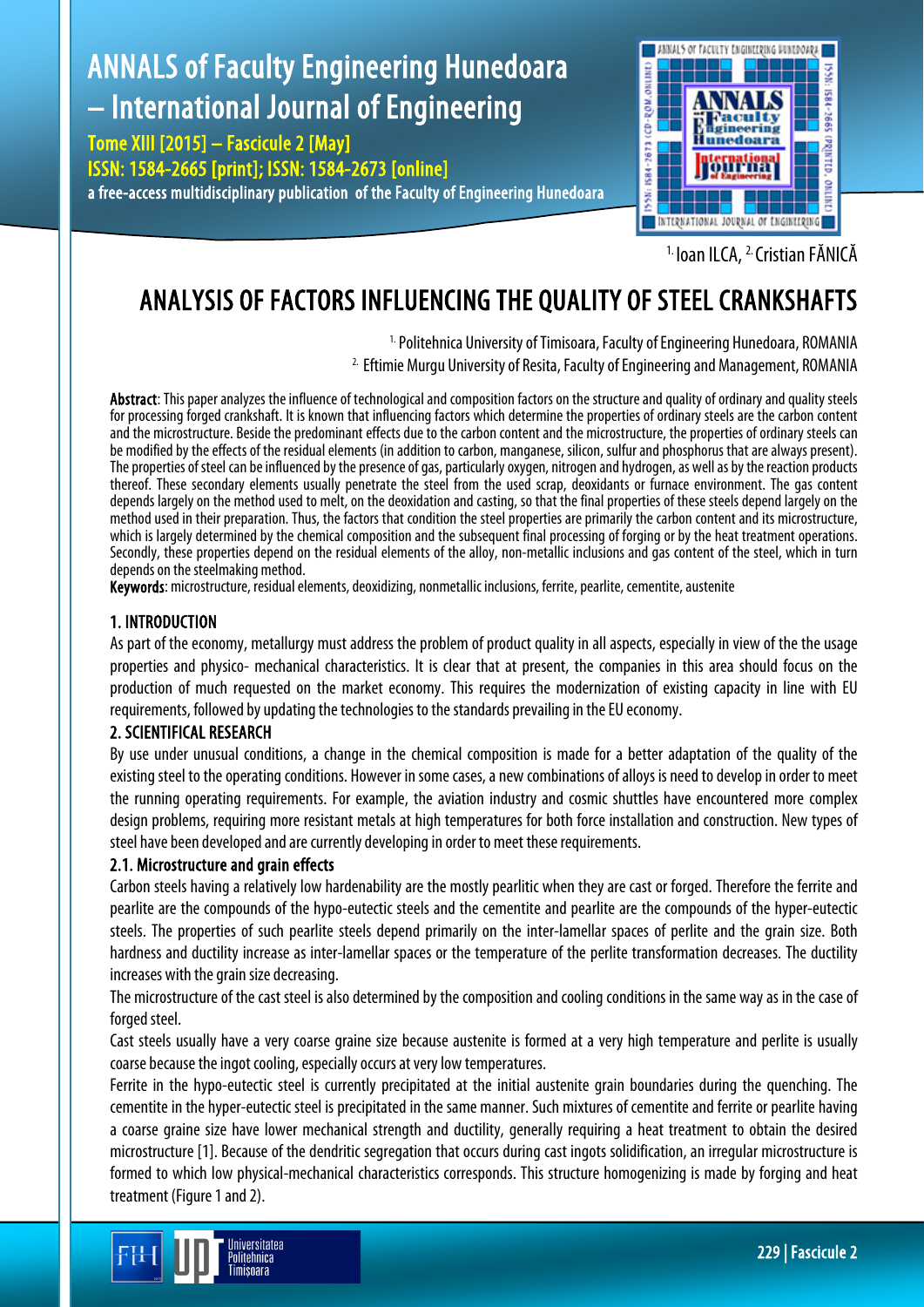The recrystallization characteristics of the austenite and hence the austenite grain size for a given final temperature can be also significantly influenced by the steel-making process and the process of used deoxidation respectively.



Figure 1. Typical hardware structure of carbon steel with 0,2% C. Nital Attack 2%, Magnification 200:1.



Figure 2. Fibrous structure of steel with 0,2% C after forging. Nital Attack 2%, Magnification 200:1.

#### 2.2. With regard to aging

Steel aging occurs as a spontaneous increase of hardness at room temperature, a process that is accelerated by increasing the temperature slowly. In general it is supposed that this phenomenon is based on the disintegration of a supersaturated solid solution. In a system in which the solubility of dissolved solid phase sharply decreases with temperature, this one can be retained in supersaturated solid solution by rapid cooling, but the time will tend to precipitate out of solution. Such precipitates in early or total stage is considered to be the cause of the steel aging. This precipitation is accelerated by the strain, which often plays an important role in aging steel.

Carbon, nitrogen and oxygen are the elements in the carbon steels which causes aging. Perhaps all these elements are involved in the phenomenon, but it is difficult to separate their individual effects.

It was found that the steels which are strongly deoxidized with aluminum or aluminum and titanium do not easyly get aged while the semi-killed and Bessemer steels are more susceptible to this phenomenon [2,3].

#### 2.3. The effect of residual elements

In addition to carbon, manganese, silicon, sulfur and phosphorus which are always present in ordinary steels there may be other elements in small quantities as hydrogen, oxygen and nitrogen, which are introduced in steel during the steel-making process; nickel, copper, molybdenum, chromium and tin, which can be found in the waste and aluminum, titanium, vanadium or zirconium can be introduced during the deoxidation.

The effects of oxygen and nitrogen were shown, their main effect is exerted on aging phenomenon.

The hydrogen has the precise effect of weakening the steel, a phenomenon whose mechanism is not well known. Although the hydrogen can diffuse to the surface of the steel at room temperature in some sections small enough when the time is sufficient, a low ductility was found out by tensile testing when the tests were made immediately after forging; the ductility increases with aging at ambient temperature and after short periods at temperatures a little higher. Of course this effect is more pronounced in large sections because of the longer time required for the diffusion of hydrogen on the surface. This effect is also more pronounced for hydrogen content higher than 0.0005%, as it is the case of forged steel that were cast into ingots by an ususl process. The content of hydrogen (and other gases) in the steel ingots may decrease by vacuum degassing.

Hydrogen in excess of 5 ppm (0.0005%), also plays an important role in the phenomenon known as chips which are manifested as cracks, usually during cooling after forging. The phenomenon is more pronounced in large sections and high carbon steels. This phenomenon can be avoided by slow cooling after forging. This slow cooling operation probably favors the phenomenon of diffusion of hydrogen in steel and thereby minimizes the sensitivity to flake formation. In the manufacture of rails, this controlled slow cooling operation is currently a standard procedure which eliminates the possibility of the formation of the flakes and the occurrence of transverse cracking defects.

The alloying elements, such as nickel, chromium, molybdenum and copper, which can be included from the waste, will increase to some extent the hardenability of steel, and are generally present in very small percentages. These features, however, change the heat treatment characteristics.

As noted, aluminum has a favorable effect, working towards the structure homogenization and decreasing the sensitivity to aging by strain. This has the disadvantage, however, to facilitate the graphitization which is a disadvantage for the steels being used in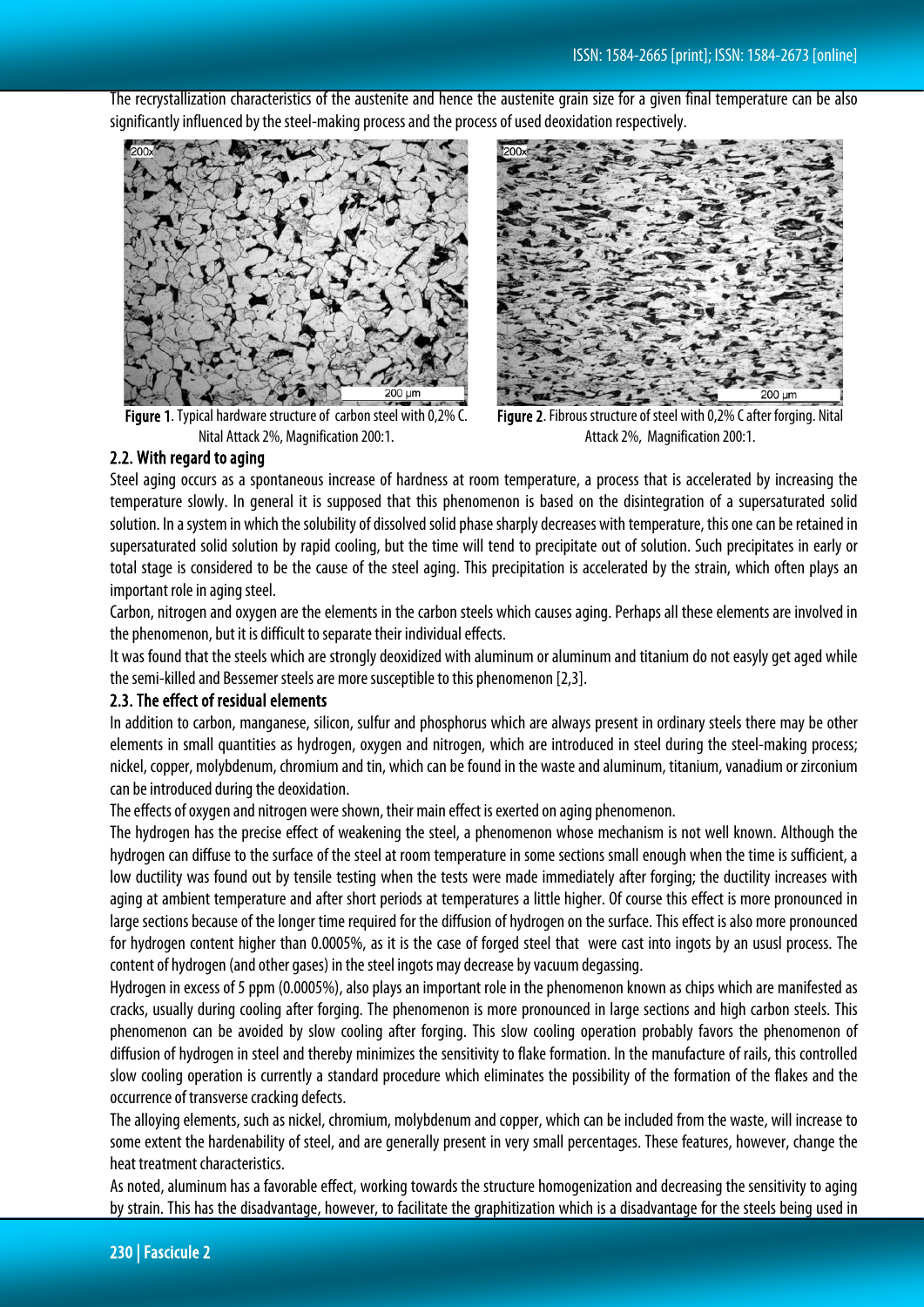high temperature. Other elements that may be included as deoxidants: titanium, vanadium or zirconium are found in so small amounts that they generally do not have any other effect unless they are added in larger quantities in order to serve a particular purpose[4,6,7].

#### 2.4. Behavior at high operating temperatures

The name "High operating temperatures" is involved in many types of operations in numerous industries. Few of the most common examples of machines with crankshafts among their components that operate at high temperatures are different types of presses in hot working, diesel or other internal combustion machinery, engines for ships and aircraft, etc. New combinations of alloys with chromium, nickel, molybdenum and other special items are developed for these cases in order to meet the operating requirements. These machines that are to function under stress at high temperature where the creep property occurs, use the mentioned steels in high amounts. Although the plain carbon steel has a creep limit below the alloy steels used in high temperatures, it is used mostly in operating conditions up to a temperature of 600  $°C$  when the rapid oxidation begins and its substitution with a chrome alloy steel is necessary. The low alloy steels containing small percentages of chromium and molybdenum have a creep limit higher than the carbon steel and it is recommended to obtain certain resistant materials. At temperatures above 550 °C, the required percentage of chromium which gives the steel adequate resistance against oxidation, increases significantly. The steels with 2% Cr and addition of molybdenum, are used up to 650 °C while the steels containing 10-14% Cr can be used up to about 700-750 °C. At higher temperatures austenitic stainless steels with 18% Cr and 8% Ni are commonly used, their resistance against oxidation is considered appropriate up to 850 °C. For working temperatures between 850-1100 °C, steels with 25% Cr and 20% Ni and 27% Cr are recommended.

When operated at high temperature, no significant changes in the size or shape of grain usually occures in the steels, but significant changes can happen in their microstructure. These changes are manifested by the formation of new phases, spheroidization and agglomeration of carbides and nitrides, as well as graphitization (Figure 3).



Figure 3. Globulizat annealed molybdenum steel (left). The same steel showing graphitization after heating at 600  $\rm ^{o}$ C for 1000 hours (right). Attack Nital 2%, Magnification 1000:1.

For the carbon-molybdenum steels, the spheroidization occurs at temperatures above 550  $^{\circ}$ C, and a graphitization can occur especially especially at fine-grained steels killed with aluminum. The addition of chromium tends to stabilize the carbides, reducing or eliminating the graphitization and delaying the spheroidization [14,15].

#### 3. CONCLUSIONS

The composition and technological factors which determine the properties of both ordinary and quality steels and their influence on the structure are analyzed. The influence of secondary elements which penetrate the steel, usually from the scrap steel used in preparation, from deoxidants or furnace environment is also examined.

The paper specifies the effects of phenomena such as the effects of the microstructure and the grain, and their influence on properties. The dendritic segregation that occurs during cast ingots solidification, also causes an irregular microstructure to which low physical-mechanical characteristics correspond. This structure homogenization is made by forging and heat treatment.

The recrystallization characteristics, and thus the austenite grain size for a certain final temperature can be also significantly influenced by the steel-making process and by the used process of deoxidation.

The treated effects of the aging phenomena are of particular importance for the various uses of steel, and also have a certain amount of forming (trimming) or tenacity, to which a possible weakening due to aging by strain should be considered, when the material is subject to effort during its manufacture or use.